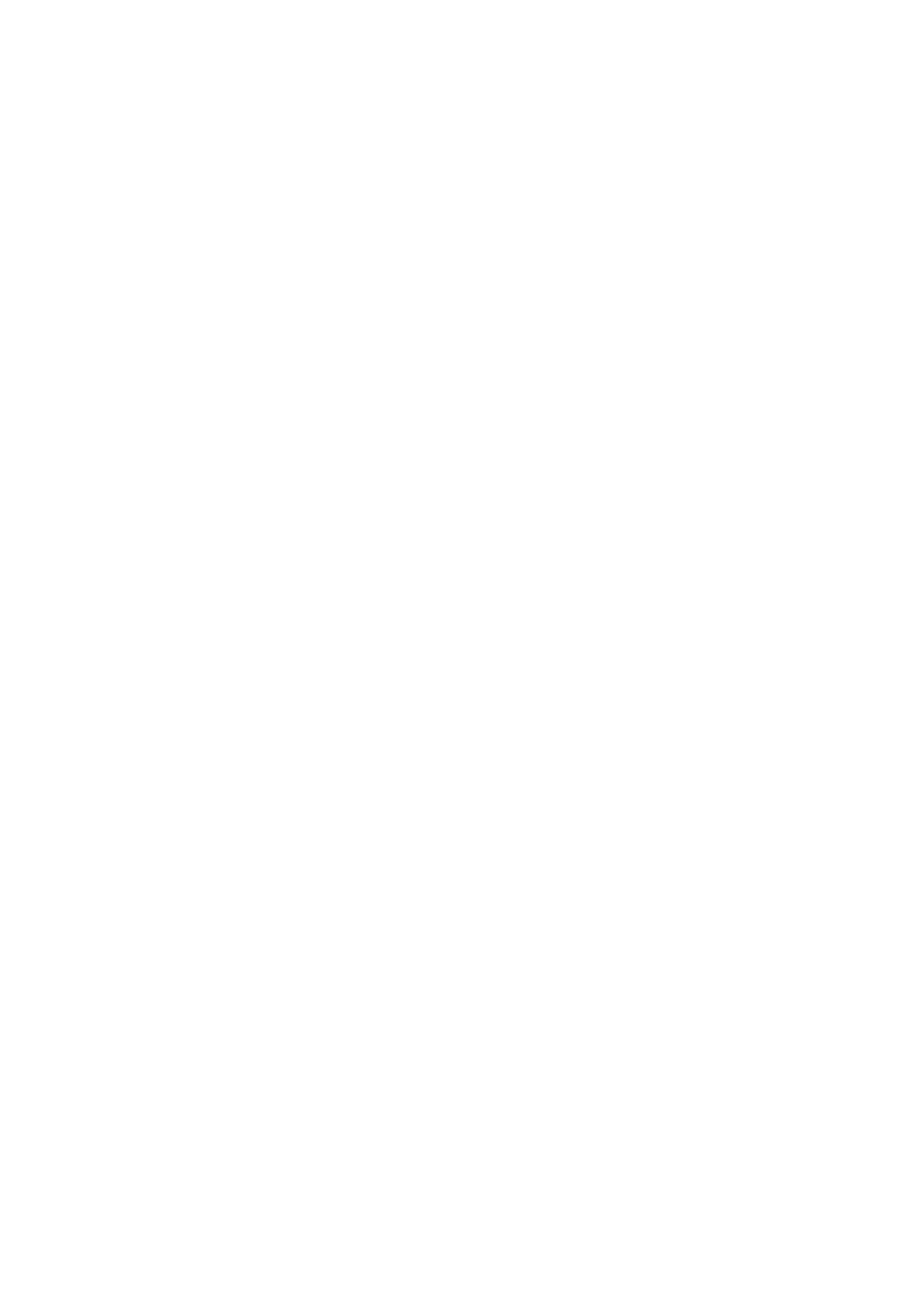# **Application of a Kinetic Model for Studying Impurities Effect on Crystallization of NaCl, KBr, ADP and Sucrose Solutions**

*Gh. Sodeifian*<sup>∗</sup> *, M.H. Niknam* 

*Department of Chemical Eng., Faculty of Eng., University of Kashan, Kashan,I. R. Iran* 

#### **Abstract**

*Addition of impurities has an important role on the kinetic crystallization. Therefore, influence of impurities on the crystallization kinetics of NaCl, KBr, ADP and Sucrose solutions was investigated in a fluidized bed crystallizer. The growth and dissolution*  rates were related to the super saturation and impurity concentration. A strong *mathematical model is applied to describe crystal growth rates within aqueous solutions as a function of impurity concentration. The model tries to relate the step velocity to the useful parameters such as the surface coverage*  $(\theta_{eq})$ *, as well as the effectiveness factor of impurity, α. When α>1, the step velocity is stopped at θeq <1 (incomplete coverage of the active sites for adsorption). In the case of*  $\alpha = 1$ *, the velocity reaches zero just at*  $\theta_{eq} = 1$  *(complete coverage) but approaches a limiting value. The value of α is changed by stereo chemical factors and decreases as the supersaturation is increased. The Langmuir adsorption isotherm is used to relate the relative step velocity with the impurity concentration in solution. Experimental results show that*  increasing the amount of impurity concentration leads to a decrease in the step *velocity. Experimental data and model predictions have been compared to show that the agreement between them is very good. The obtained results are suitable for designing and quality control of the crystallization processes in chemical industries.* 

**Keywords:** *Crystal Growth Rate, Impurity Effectiveness Factor, Super Saturation, Step Velocity* 

### **1. Introduction**

-

Crystallization as a mass transfer process can be observed, especially when studying the different steps of crystal growth. In this case, diffusion phenomena have a key role to explain the kinetics of crystal growth [1-3]. The growth rate of a crystal is known to be reduced by traces of certain impurities. Selected impurities have been widely used in industry to change the shape of crystals and to improve the quality of crystalline products, powders or granular materials. In fact, comprehensive studies on the crystallization process can provide useful information with regard to design and quality control of the crystallization in the industrial crystallizers [4].

Impurity action on crystal growth has also been the subject of many experimental and theoretical studies in recent years [5-12]. The

<sup>∗</sup> Corresponding author: Sodeifian@kashanu.ac.ir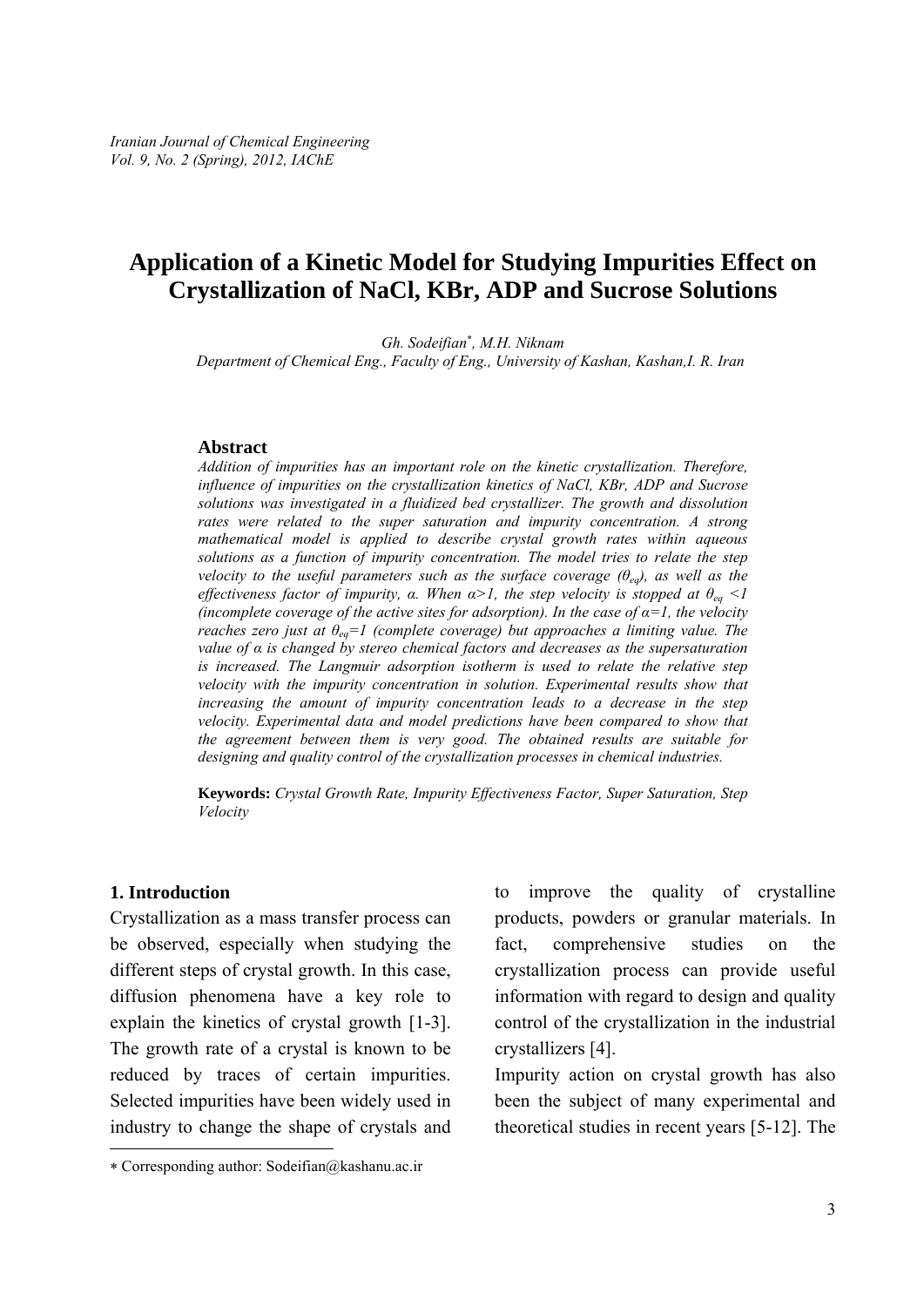first models explain the adsorption of impurity species (ions, atoms or molecules) at kink, edge, and traces of a growing surface. They illustrate that an apparently flat crystal surface is in fact made up of moving layers (steps) of monatomic height which may contain one or more kinks. In addition, there will be loosely adsorbed growth units (atoms, molecules or ions) on the crystal surface and steps. Growth units are most easily incorporated into the crystal at a kink; the kinks move along the step and the face is eventually completed. A fresh step could be created by surface nucleation, and this frequently commences at the corners [13].

Davey and Mullin [14] reported the effect of FeCl<sub>3</sub> and AlCl<sub>3</sub> on the step velocity of ADP (ammonium dihydrogen phosphate). The step velocity in the directions of the faces of ADP crystals approached zero asymptotically as the impurity concentration was increased. Bliznakov and Nikolaeva [15], on the other hand, reported a different type of impurity actions of aliphatic carboxylic acids on the crystal growth of potassium bromide. The face growth rate approached asymptotically a non-zero value in this case.

Recently, Kubota and Mullin [14] advanced a new kinetic model of growth in the presence of impurities. The model describes the adsorption of any impurity along steps and introduces an effectiveness parameter *α* for the impurity adsorption. Nowadays, massive usage of crystal's impurities in crystallization phenomena are inevitable. Considering the above, an attempt was made to represent the effects of different impurities into some materials. An effectiveness factor is introduced to take into account the growth suppression ability of the impurity. The

growth suppression effect is assumed to be determined by the effectiveness factor and fractional coverage of the crystal surface by the impurity adsorbed. The physical meaning of the effectiveness factor and step velocity will also be discussed. Furthermore, considering the important role of impurities actions in crystallization, the model is applied for KBr, ADP and Sucrose solutions. The experimental data and the model predictions are compared to show the ability of the model for the explanation of the kinetics of crystallization processes.

### **2. The mathematical model**

Davey and Mullin [15-16] derived the following expression for the step velocity *V* in the presence of impurity, assuming that the rate of surface diffusion of growth units to the steps, which is a rate determining process, is reduced by impurities adsorbed on the terraces, i.e., the flat faces between the steps,

$$
V/V_0 = I - \theta_{eq} \tag{1}
$$

Where  $V_0$  is the step velocity in a pure system and  $\theta_{eq}$  is the fractional coverage by adsorbed impurities on the surface. The relative velocity becomes zero just at *θeq*=1. However, complete adsorption or complete coverage  $(\theta_{eq}=1)$  is not considered to be a necessary condition for the complete stoppage of crystal growth. The terms complete adsorption and complete coverage used here are only intended to mean the complete occupation of specific sites available for adsorption, since a specific impurity adsorbs at its own specific sites by a specific adsorption force, particularly in the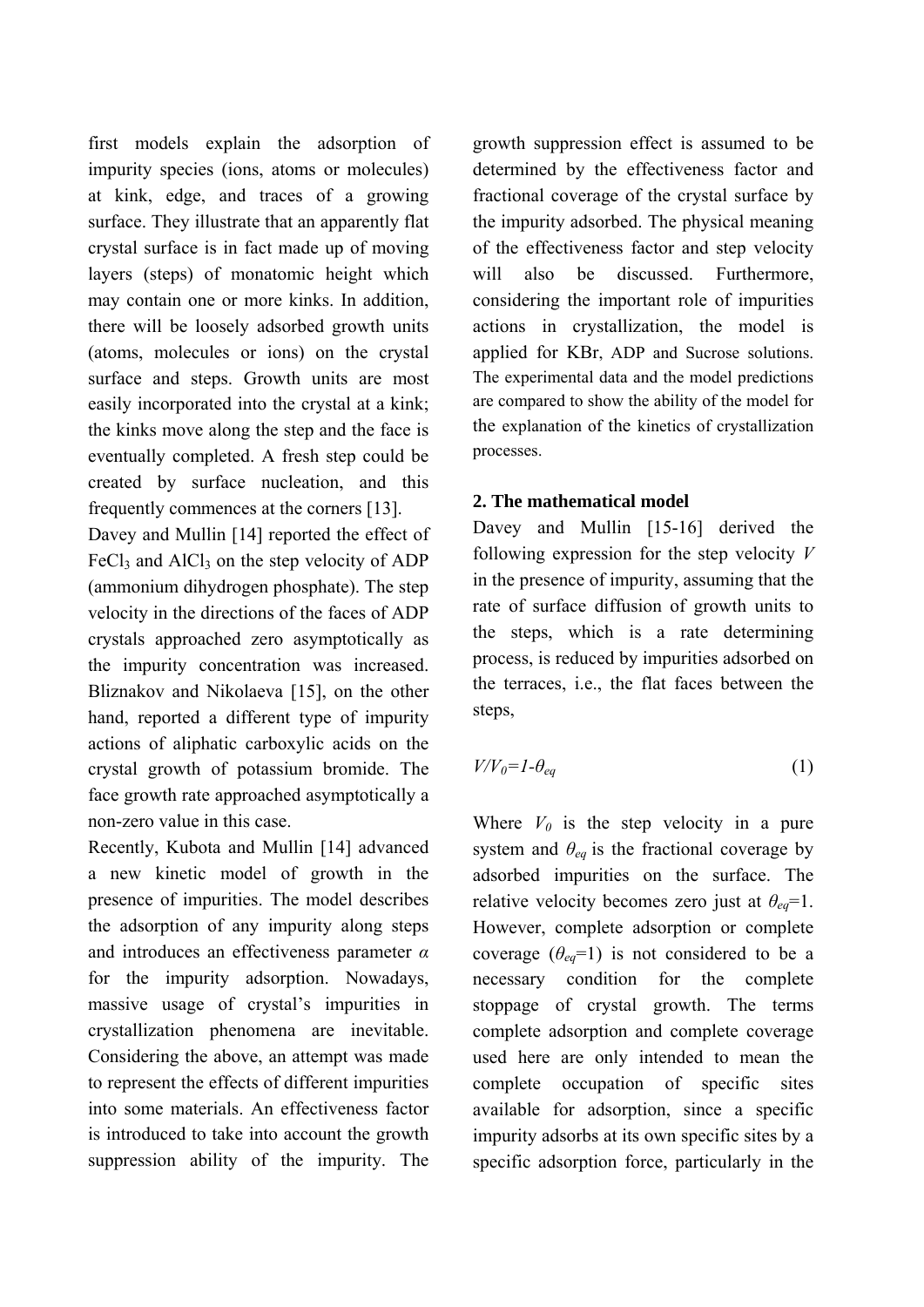case of chemisorptions. The site available for adsorption may be different with the combination of growing crystal and impurity. The number of the active sites changes for each combination. If the active site number is very limited, the separation of impurities adsorbed is relatively large, even at complete coverage. Under such a condition, the impurity may not stop the advancement of the step as indicated in the Cabrera-Vermilyea model [17], i.e., the step can easily squeeze out between the impurities. Furthermore, there are many kinds of active impurities e.g. macromolecules, organic compounds, metallic ions, and so on. The growth suppression characteristics of an impurity are also expected to depend on the size, shape, or orientation of the impurity molecules (a stereo chemical effect). Thus the general effectiveness of an impurity on crystal growth is considered to be determined by two characteristics: an adsorption factor (*θeq*) and an effectiveness factor (*α*).

$$
V/V_0 = I - \alpha \theta_{eq} \tag{2}
$$

Although Eq.2 might appear to be a simple modification of Eq.1 it does not necessarily carry the same assumption of a surface controlled growth mechanism since  $\alpha$  can be derived independently. When *α*>1, the step velocity approaches zero at *θeq*<1 (incomplete coverage). When *α*=1 the velocity becomes zero just at *θeq*=1 (complete coverage). And when  $\alpha$ <1, the step never approaches zero, even at *θeq*=1 an adsorption isothermal is necessary to relate the relative step velocity  $(V/V_0)$  with the impurity concentration in solution. The Langmuir isotherm is assumed to apply here,

$$
\theta_{eq} = Kx/(1+Kx) \tag{3}
$$

From Eqs.(2) and (3), the relative step velocity can be derived as a function of the impurity concentration x,

$$
V/V_0 = I - [\alpha Kx/(1+Kx)]. \tag{4}
$$

Where *K* is the Langmuir constant. The relative step velocity in Eq.(4) can be replaced by the relative face growth rate  $G/G_0$  if the face growth rate is assumed to be proportional to the step velocity,

$$
G/G_0=I-[\alpha Kx/(I+Kx)]\tag{5}
$$

In Fig. 1, the relative step velocities, calculated from Eq. 4 are shown for different effectiveness factors *α* as a function of dimensionless impurity concentration *Kx*; where  $\alpha > 1$ , the relative velocity decreases very steeply with increasing impurity concentration, reaching zero at a small value of  $Kx$ . For  $\alpha=1$ , the step velocity becomes zero asymptotically. For  $\alpha$ <1, however, the velocity never approaches zero but approaches a non-zero value asymptotically as *Kx* is increased.

## **3. Experimental procedure**

The experimental setup of the fluidized bed crystallization system is shown in Fig. 2. It consists of a pump, two heat exchangers and a cell. The fluidized bed cell is made of acrylglas. The pump is a centrifuged pump. The two heat exchangers were connected to two water baths. One of them is suitable for keeping the solution under saturation in the vessel (heating), the second heat exchanger operates as a cooler or heater to create the required supersaturating or under saturation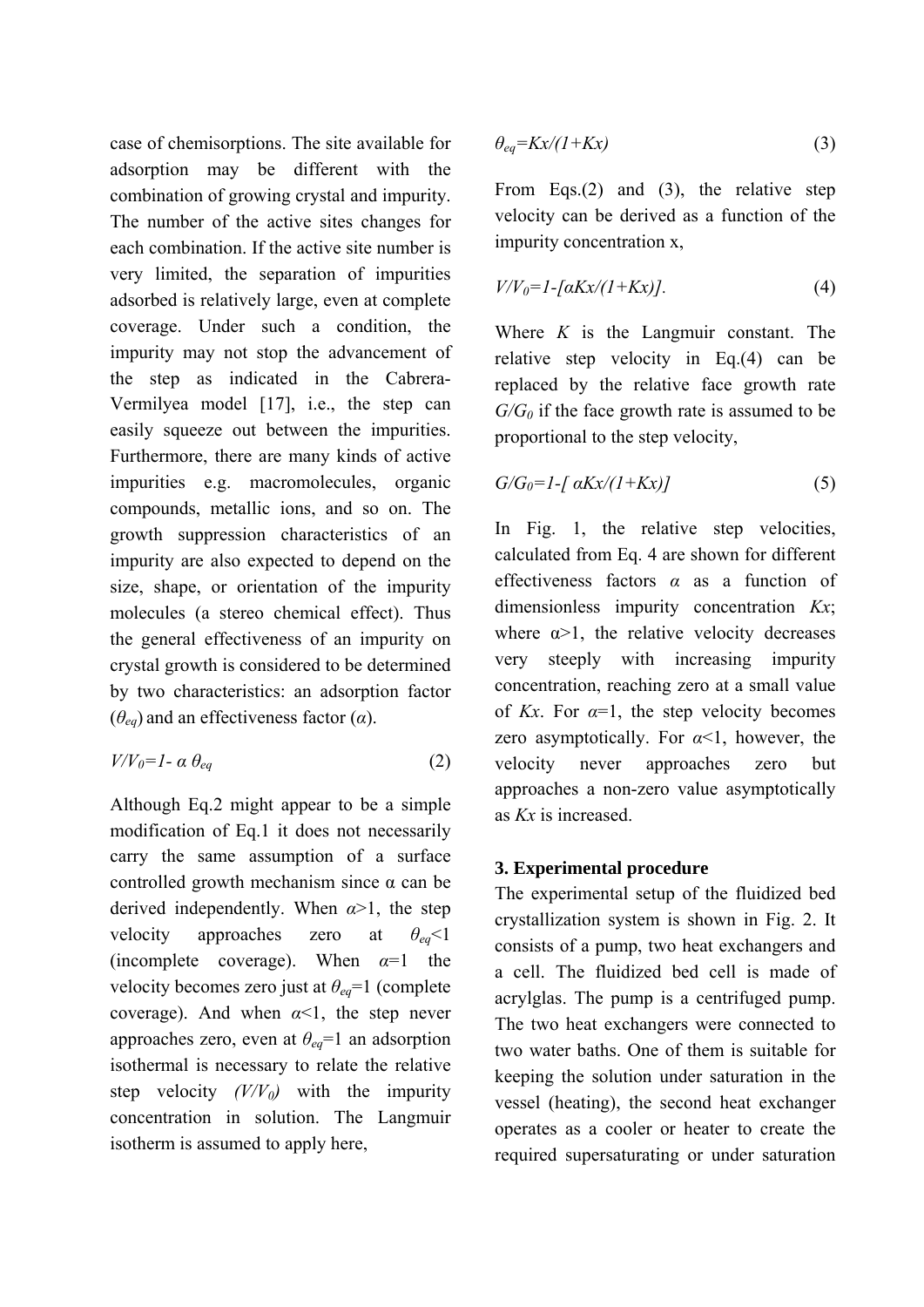level in the growth and dissolution zones, respectively. One can find a similar setup in reference [19].

A saturated solution of a solute (NaCl, ADP, KBr and Sucros) is prepared according to the solubility data. The solubility data has been presented in the handbooks of the chemical engineering field or references [13]. The solution was prepared by dissolving the required amount of one of our solutes (NaCl or ADP or KBr or Sucrose) in 7 liters of distillated water. The saturated solution is transferred to the reservoir of the crystallization system. The solution started circulation through the crystallization system. The temperature of the two water baths were adjusted to keep the solution under saturation in the reservoir (heating) and slightly supersaturated or under saturated in the growth and dissolution zone (cooling/heating). Usually  $1-7$  °C less than the saturation temperature is enough to have the solution in the met stable zone for the growth rate measurements. For dissolution rate measurements, a temperature of 1-6  $^{\circ}C$  higher than the saturation temperature is enough to create the required under saturation. In the case of growth rate measurements, independent of an impurity concentration, a carefully weighed amount of impurity is added to the solution. 7 g of well defined crystals of sieve cut of (NaCl or ADP or KBr or Sucros) were weighed and put into the cell. When the temperature of the solution reached the required temperature, the cell was fixed in its place. Adjusting the valve VI in the system controlled the fluidization velocity. A stopwatch was used to evaluate the operating time for each run. At the end of the run, valve VI was fully opened to keep the solution away from the cell then the cell content was filtered and washed with ethyl alcohol. The filtered crystals were dried at  $70^{\circ}$ C for 4 hours. After that, the crystals were cooled to ambient temperature and weighed. The difference in weight of the crystals before and after the experiment is used in calculating the growth rate or dissolution rate, respectively.



**Figure 1.** Theoretical relationship between the relative step velocity  $(V/V_0)$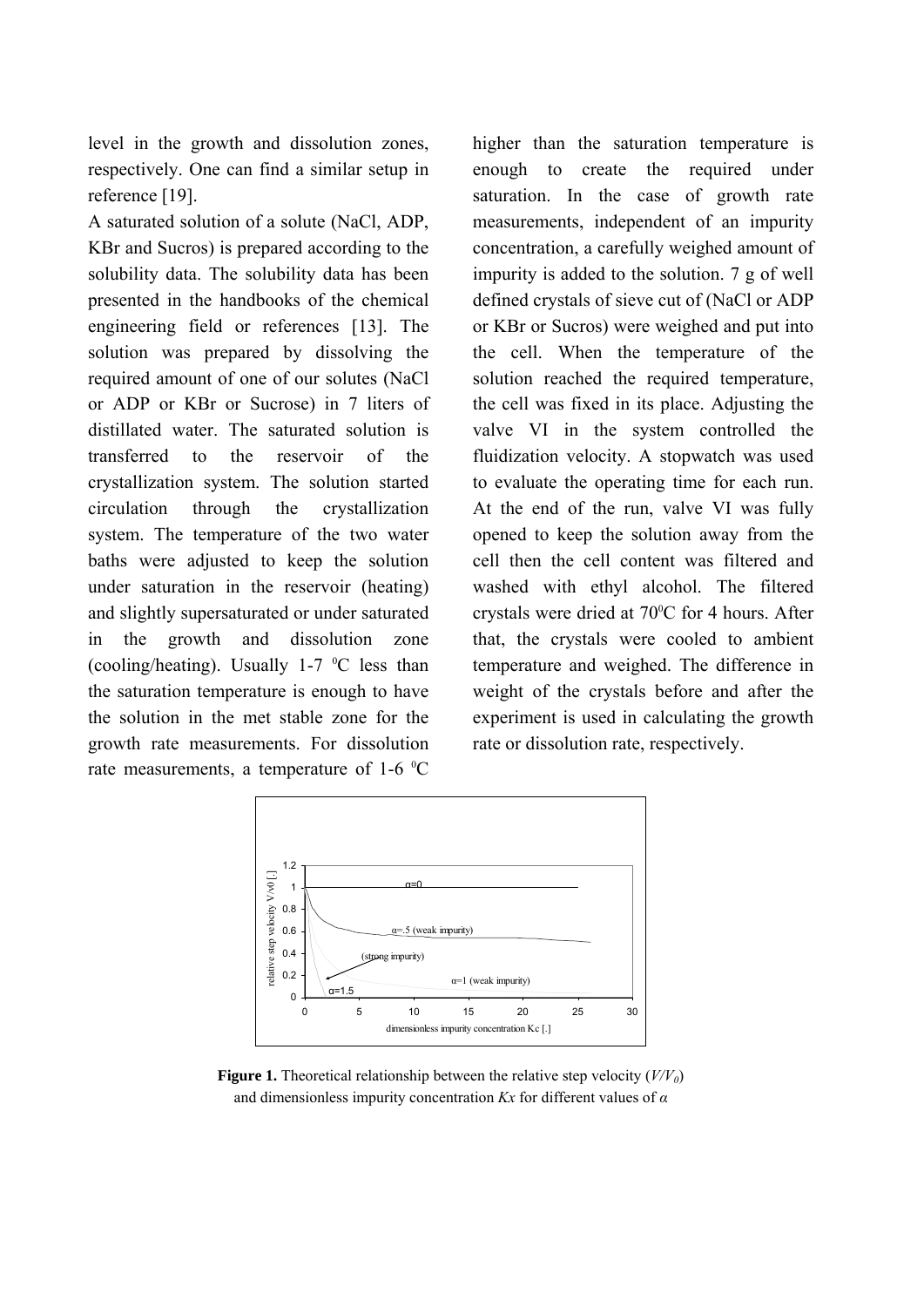

**Figure 2.** Fluidized bed experimental setup

All experiments were carried out in a fluidized bed, growth period has always been 17 minutes, saturation temperature was  $30 °C$ and initial size range of the seed crystal was 315- 250 μm.

### **4. Results and discussion**

The super saturation varied in the range of met stable zone where no nucleation occurred. Fig. 3 shows the thermodynamic effect on the NaCl growth rate in the presence MgCl<sub>2</sub>. The experimental data of the system are presented in Table 1. By adding 50, 100, 250 ppm of the impurity

 $MgCl<sub>2</sub>$  the saturation temperature will shift to  $31, 33, 36^{\circ}$ C, respectively. This means that the solubility of NaCl is reduced with the increasing amount of  $MgCl<sub>2</sub>$  in the solution. Therefore the temperature should be raised to dissolve the total amount of NaCl added at 300 C. Fig. 4 presents data given in Table 1 at the pure NaCl saturation temperature  $30^{\circ}$ C. It seems obvious from Fig. 4 that the impurities are accelerating the growth rate of NaCl, but this is a misleading result. There is no kinetic acceleration of the growth rate of NaCl but rather a shift in the saturation temperature [18].

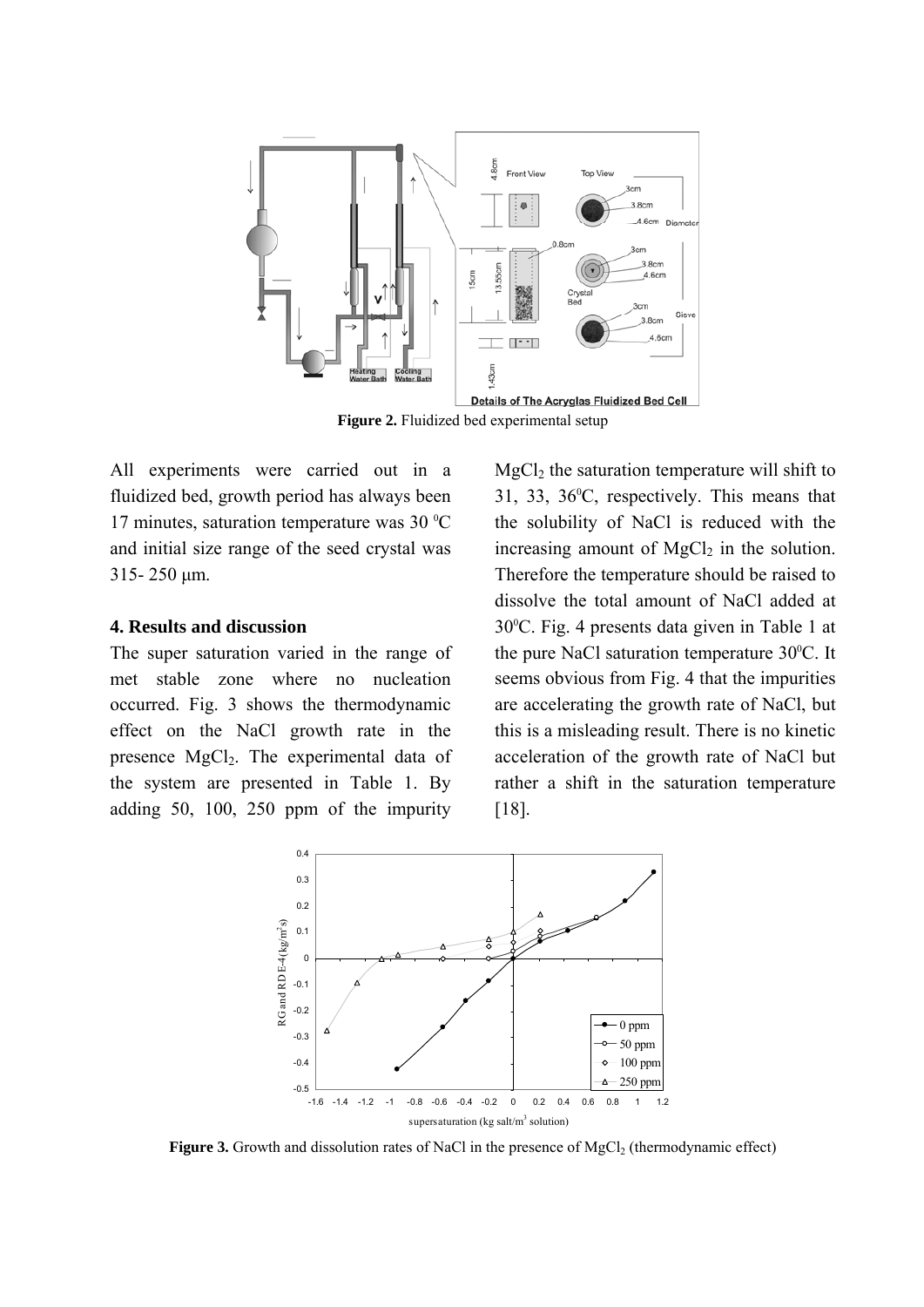In order to determine the real influence on the growth rate, the saturation temperature must be corrected. This can be done by a correction of the temperature (rising temperature). This is necessary to dissolve the total amount of NaCl added at  $30^{\circ}$ C, which is the basis to compare the different curves with each other. After the correction in temperature, the different corresponding saturation temperatures are 30, 31, 33 and  $36^{\circ}$ C, for the impurity concentration 0, 50, 100, 250 ppm, respectively. In Fig. 5 the data of Table 1 are reported according to the new super saturation temperatures. The curves shown in Fig. 4 are the actual ones and show the kinetic effect on the growth rate. Therefore, the final result shows that the MgCl2 will inhibit the growth rate of NaCl crystals.

| of Nact at different impulity concentration of MgCl <sub>2</sub><br>[19] |                                      |                                            |              |               |               |
|--------------------------------------------------------------------------|--------------------------------------|--------------------------------------------|--------------|---------------|---------------|
| Temp<br>$^0$ C                                                           | $\Delta C$<br>$Kg_{salt}/m_{soln}^3$ | $R_g \times 10^{-4}$ Kg/(m <sup>2</sup> s) |              |               |               |
|                                                                          |                                      | I.C<br>0ppm                                | I.C<br>50ppm | I.C<br>100ppm | I.C<br>250ppm |
| 36                                                                       | $-0.993$                             |                                            |              |               | 0.000         |
| 35                                                                       | $-0.871$                             |                                            |              |               | 0.019         |
| 33                                                                       | $-0.532$                             |                                            |              | 0.000         | 0.052         |
| 31                                                                       | $-0.185$                             |                                            | 0.000        | 0.50          | 0.077         |
| 30                                                                       | 0                                    | 0.000                                      | 0.032        | 0.065         | 0.105         |
|                                                                          |                                      |                                            |              |               |               |

29 0.202 0.068 0.087 0.108 0.173

28 0.410 0.106

26 0.840 0.220

25 1.049 0.333

27 0.627 0.157 0.156

**Table 1.** Experimental data for the mass growth rate of NaCl at different impurity concentration of MgCl



supersaturation (kg salt/ $m<sup>3</sup>$  solution)

**Figure 4.** Growth and dissolution rates of NaCl in the presence of  $MgCl<sub>2</sub>$  after correction of the supersaturation (kinetic effect)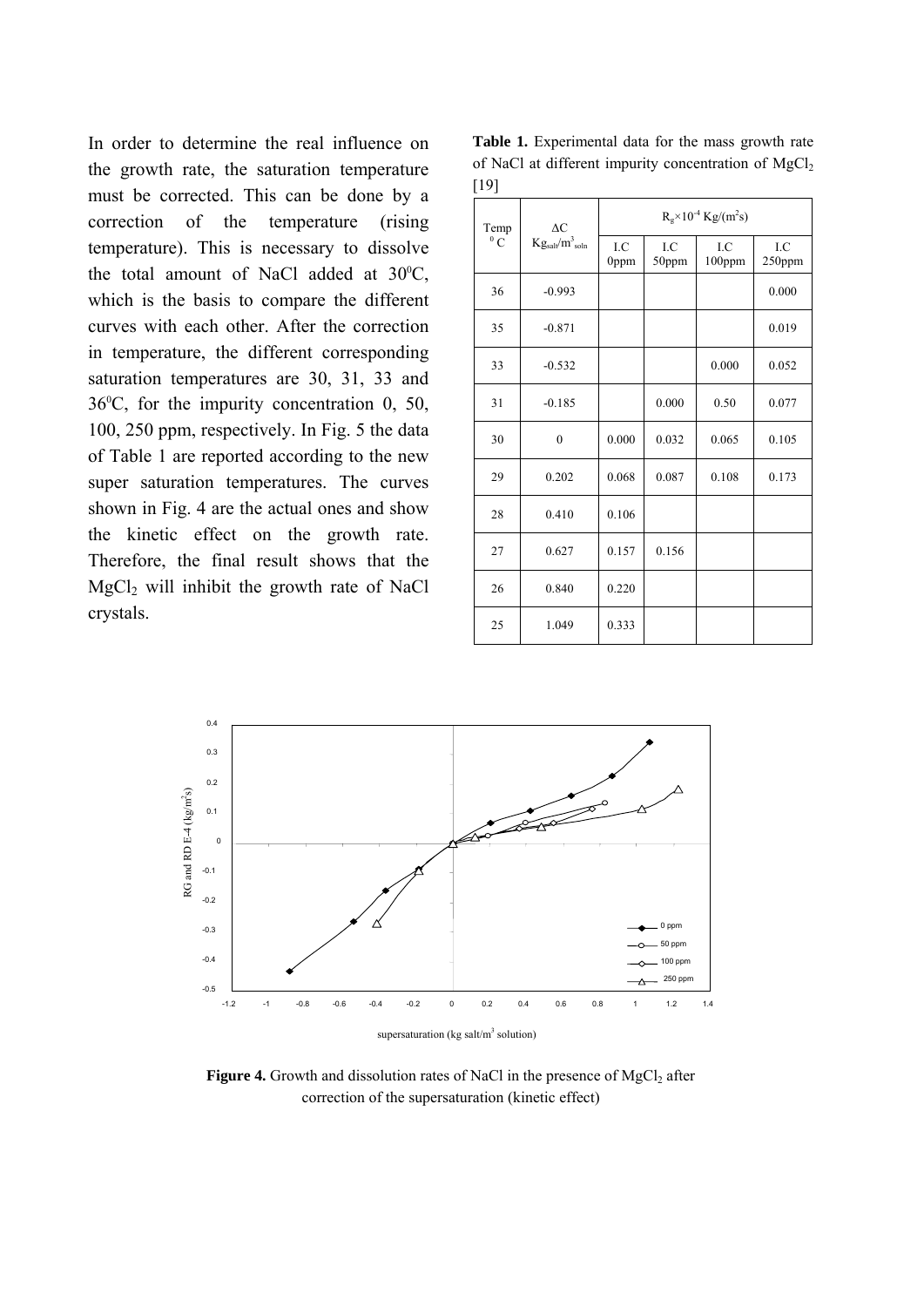

**Figure 5.** Growth and dissolution rates of Nacl in the presence of  $CuSO<sub>4</sub><sup>*</sup>5H<sub>2</sub>O$ 

For a simplified understanding, the process of crystal can be divided into two steps. The first step is the mass transport of the growth units by diffusion or convection from bulk of the solution to the crystal surface (the socalled diffusion step). The second step is the integration of the units into the crystal lattice (the so-called reaction step). The step with the lower rate determines the growth rate. Most crystal growth processes are dominantly either diffusion or reaction controlled. In the case of linear growth and dissolution rates, and an equal slope for the crystal growth can be called diffusion controlled. With the above assumption it has been shown that NaCl is diffusion controlled growing in the absence of impurities. However, with the used impurities a change in the dominating growth mechanism arises, i.e. the presence of certain impurities leads to the more important role of the reaction step. The suppression of the dissolution rates clearly indicates that the dissolution is the exact reverse of crystal growth; this means there is also a reaction (disintegration) step in dissolution. Fair addition of impurities into

pure solute leads to a decrease in the crystal growth process, but during evaluation of the effect of impurities on crystal growth rate it faced an exception, the presence of  $CuSO<sub>4</sub>*5H<sub>2</sub>O$  had no affect on the growth rates of NaCl. The kinetic effect in the presence of  $CuSO<sub>4</sub><sup>*</sup>5H<sub>2</sub>O$  is shown in Fig. 5. The results show a good agreement with the literature data[13], there was no effect on the single crystal growth rate of NaCl in the presence of the additive  $CuSO<sub>4</sub>*5H<sub>2</sub>O$ .

In order to verify our work a comparison between the experimental data with the model predictions was carried out for ADP, KBr, sucrose crystals in the presence of FeCl<sub>2</sub>, AlCl<sub>3</sub>; CH<sub>3</sub>COOH, C<sub>3</sub>H<sub>7</sub>COOH and raffinose respectively as impurities.

During operation it was logical that the concentration of impurities  $(MgCl<sub>2</sub>; FeCl<sub>2</sub>)$ , AlCl<sub>3</sub>; CH<sub>3</sub>COOH, C<sub>3</sub>H<sub>7</sub>COOH; raffinose) in NaCl, ADP,KBr, sucrose crystals respectively increased. The relative step velocity will vary in different amounts of *α* (impurity concentration factor) and *θeq* (fractional coverage by adsorbed impurities on the surface.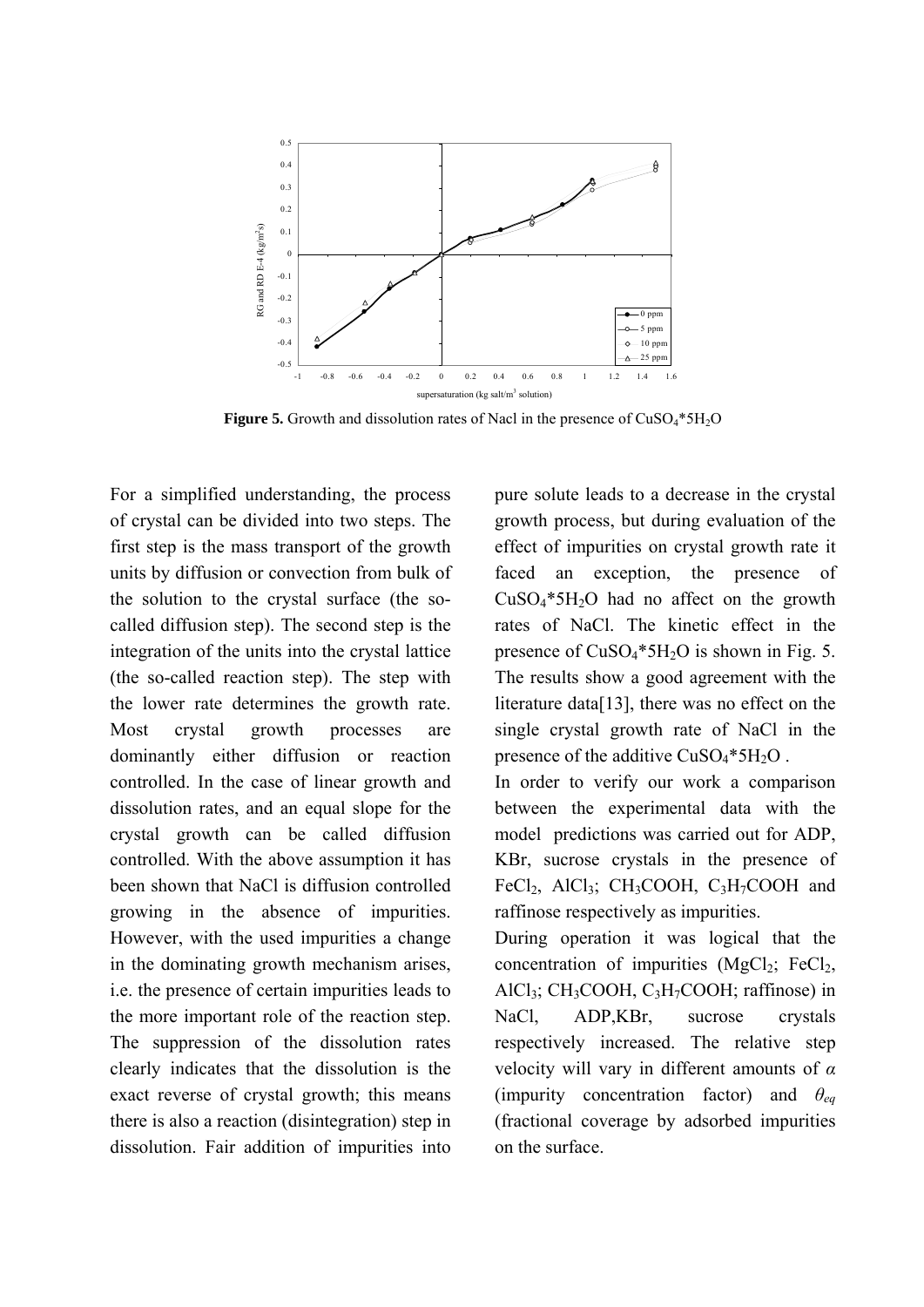In Fig. 6, the impurity effect of raffinose  $(C_{18}H_{32}O_{16})$  on the growth of sucrose  $(C_{12}H_{22}O_{11})$  crystals has been shown. Fig. 7 shows the results of the relative step velocities (at 30 °C for  $\sigma$ =0.0065 (super saturation)) as a function of the dimensionless impurity concentration (*Kx*). In the case of  $\alpha=0$  the relative step velocity becomes constant at 1.

With increasing amount of α and *Kx*, the relative step velocity tends to reach to zero.

In the amount of  $Kx = 25$  the relative step velocity will be 0.038. Therefore, these may be considered as an example of the case *α*=1. The same result can be obtained by applying the Eq. 4 for different amount of  $\alpha$  in the mentioned material. The Figs. (7-9) below will prove good agreement with the model and the outcome results. The same studies on this issue confirm and support the results that have been shown here.



**Figure 6.** The relative step velocity of sucrose crystal in presence of raffinose as impurity



**Figure 7.** The relative step velocity of KBr crystal in presence of CH<sub>3</sub>COOH as impurity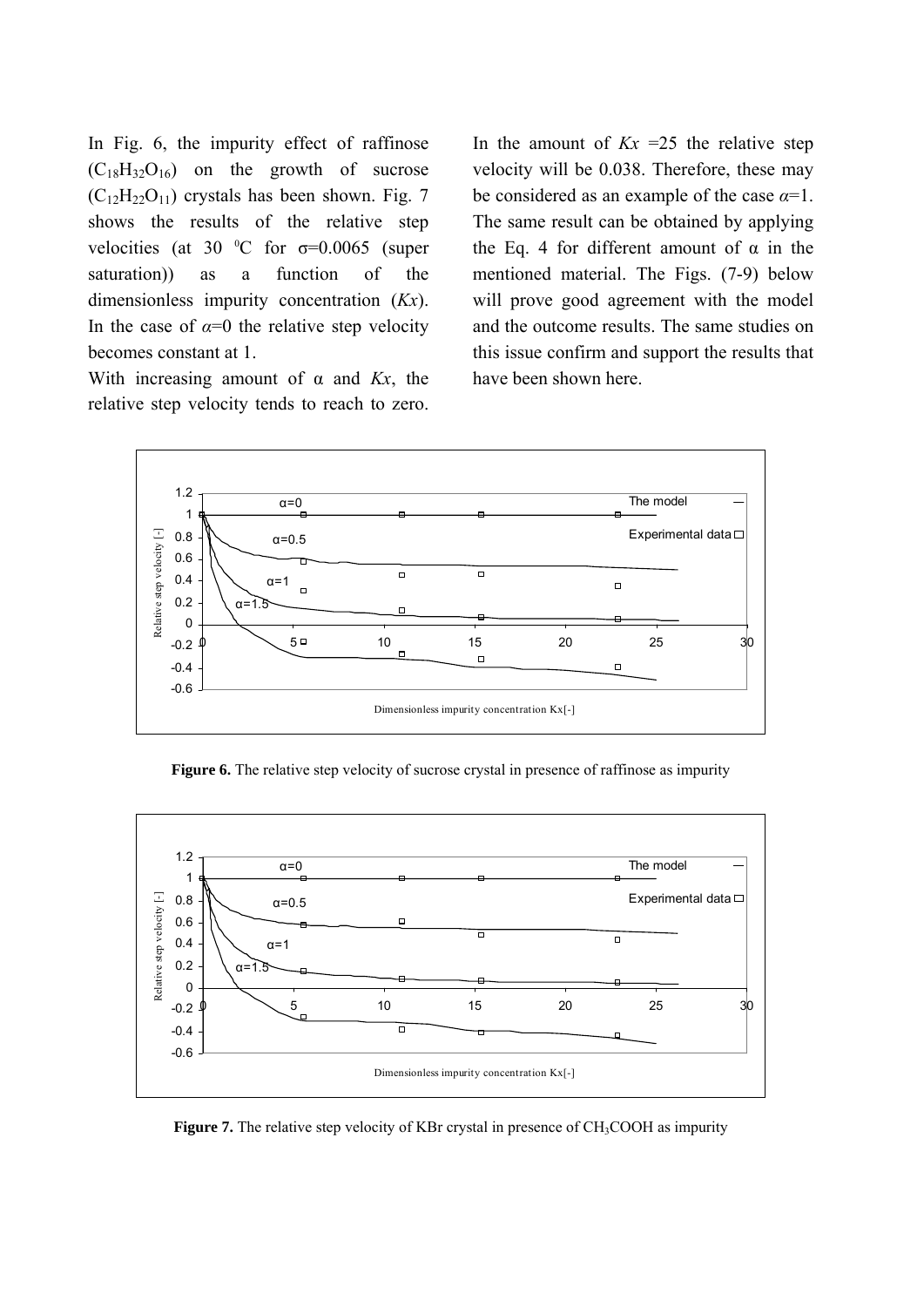

**Figure 8.** The relative step velocity of KBr crystal in presence of C<sub>3</sub>H<sub>7</sub>COOH as impurity



**Figure 9.** The relative step velocity of ADP crystal in presence of  $AICI<sub>3</sub>$  as impurity

### **5. Conclusions**

The crystal growth rate of NaCl, ADP, KBr and sucrose is diffusion controlled in the absence of impurities. However, a change arises in the growth mechanism with the used impurities, i.e. the presence of the impurities leads to a more important role of the reaction step. The effect of different impurities on the growth rate of the mentioned crystals can be divided into:

1. Thermodynamic effects, where the impurities affect the solubility of the crystals solution as in the case of NaCl in the presence of MgCl<sub>2</sub>.

2. Kinetic effects, where the impurities will reduce the crystal growth rate of NaCl, ADP, KBr, and sucrose compared to pure solutions.

The model can be used to show that the general relationship of crystallization kinetics with impurity content was valid not only for single crystals but also for many systems in an industrial crystallizer where many crystals are growing in a suspension. The knowledge of these interdependencies allows crystallization conditions to be controlled so as to yield a product with a desired size distribution and shape. It was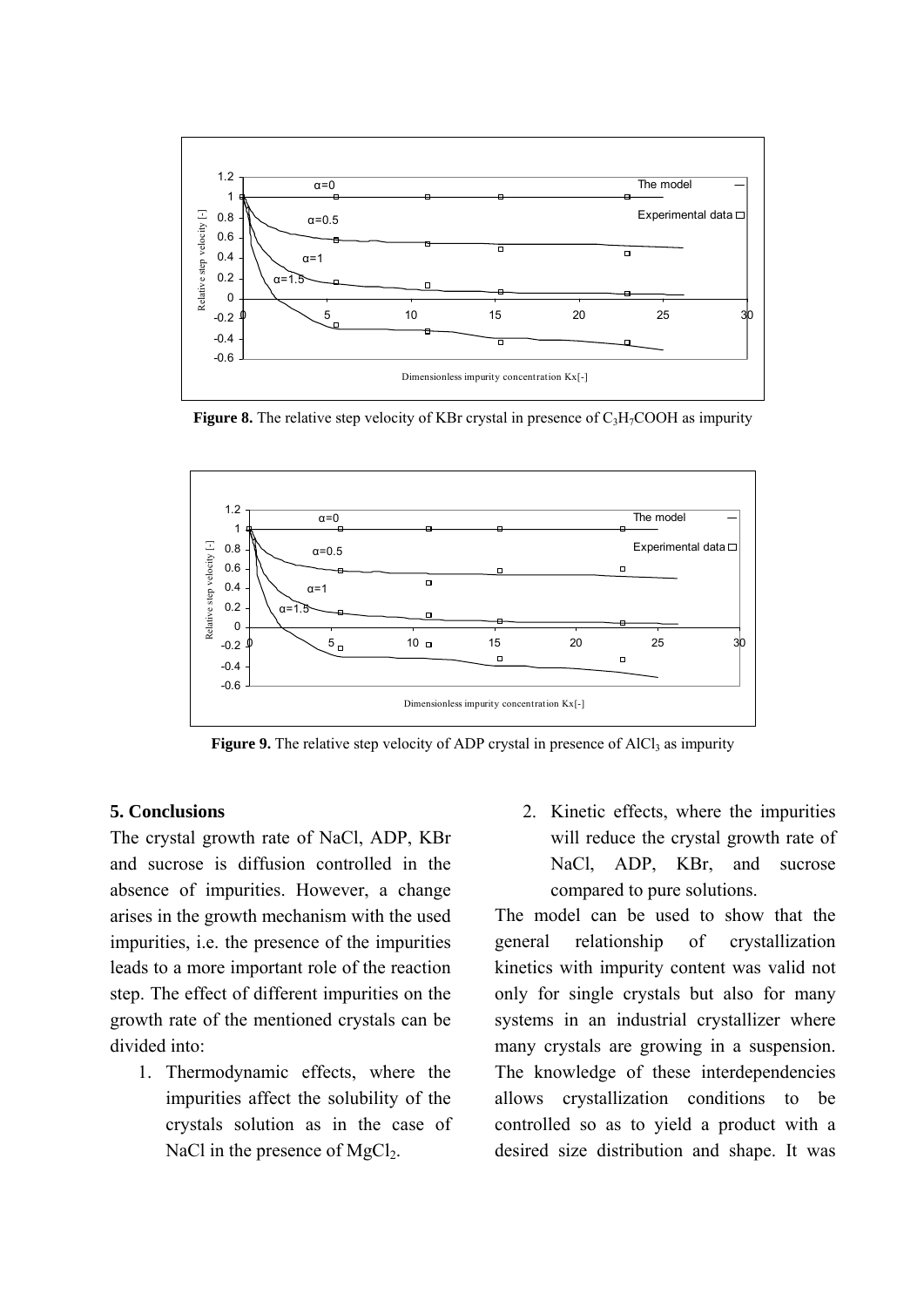found that when  $\alpha$  is equal to one, full coverage of the crystal surface leads to growth rates (relative step velocity) equal to zero. And  $\alpha$  less than one leads to relative growth rates (the relative step velocity) decreasing as the impurity concentration increased, approaching a limiting non-zero value asymptotically.

**Acknowledgements**: The authors are grateful to the University of Kashan for supporting this work by Grant No. 158458/2. In addition, the authors would like to thank the laboratory and library of the Tehran University as well as Tarbiat Modares University for their support in this project which led to this paper.

### **Nomenclature**

- *θ* The coverage of the surface
- *V* Step velocity for impure solution  $(m/s)$
- $V_0$  Step velocity for pure solution  $(m/s)$
- *V*∞ limiting step velocity for impure solution (m/s)
- *K* Langmuir constant  $(ppm^{-1})$ .
- *C* Impurity concentration (ppm).
- *α* The impurity effectiveness factor.
- *θeq* The fractional coverage by adsorbed impurities on the surface.
- *RG* Mass growth rate for impure solution  $\frac{\text{kg}}{\text{m}^2\text{s}}$
- *RG0* Mass growth rate for pure solution  $\frac{\text{kg}}{\text{m}^2\text{s}}$

### **References**

[1] Chianese, A. and Kramer, H. J. M., Industrial Crystallization Process Monitoring and Control, John Wiley & Sons, Inc., New York, (2012).

- [2] Sodeifian, Gh., "Study of crystallization conditions effect on crystal growth rate of potassium", Journal of science, 33, 1-9 (2007).
- [3] Bird, R. B., Stewart, W. E. and Lightfoot, E. N., Transport Phenomena, The second ed., John Wiley & Sons, Inc., New York, (2001).
- [4] Leubner, I. H., Precision Crystallization: Theory and Practice of Controlling Crystal Size, CRC Press, Taylor and Francis Groups, Boca Raton, USA, (2009).
- [5] Al-sabbagh, A., "KCl and NaCl Crystallization in application of Impurity", Ph.D. Thesis, Aachen, Shaker Verlag, (1996).
- [6] Ulrich, J., Mohameed, H., Zhang, S.-B., and Yuan, J.-J., " Effect of Additives on the Crystal Growth Rate: Case Study NaCl", Bull. Soc. Sea Water Sci. Jpn., 51, 73-77 (1997).
- [7] Al-Jibbouri, S. and Ulrich, J., "The growth and dissolution of sodium chloride in a fluidized bed crystallizer", J. Cr. Gr., 234, 237-246 (2002).
- [8] Al-Jibbour S. and Ulrich, J., "Impurity adsorption mechanism of borax for a suspension growth condition: A comparison of models and experimental data", Cryst. Res. Tech., 39, 540-547 (2004).
- [9] Garside, J., "Industrial crystallization from solution", Chem. Eng. Sci., 40, 3- 26, (1985).
- [10] Karpinski, P., "Importance of the two-Step crystal growth mode", Chem. Eng. Sci., 40, 641-646 (1985).
- [11] Leung, W. H. and Nancollas, G. H., "A